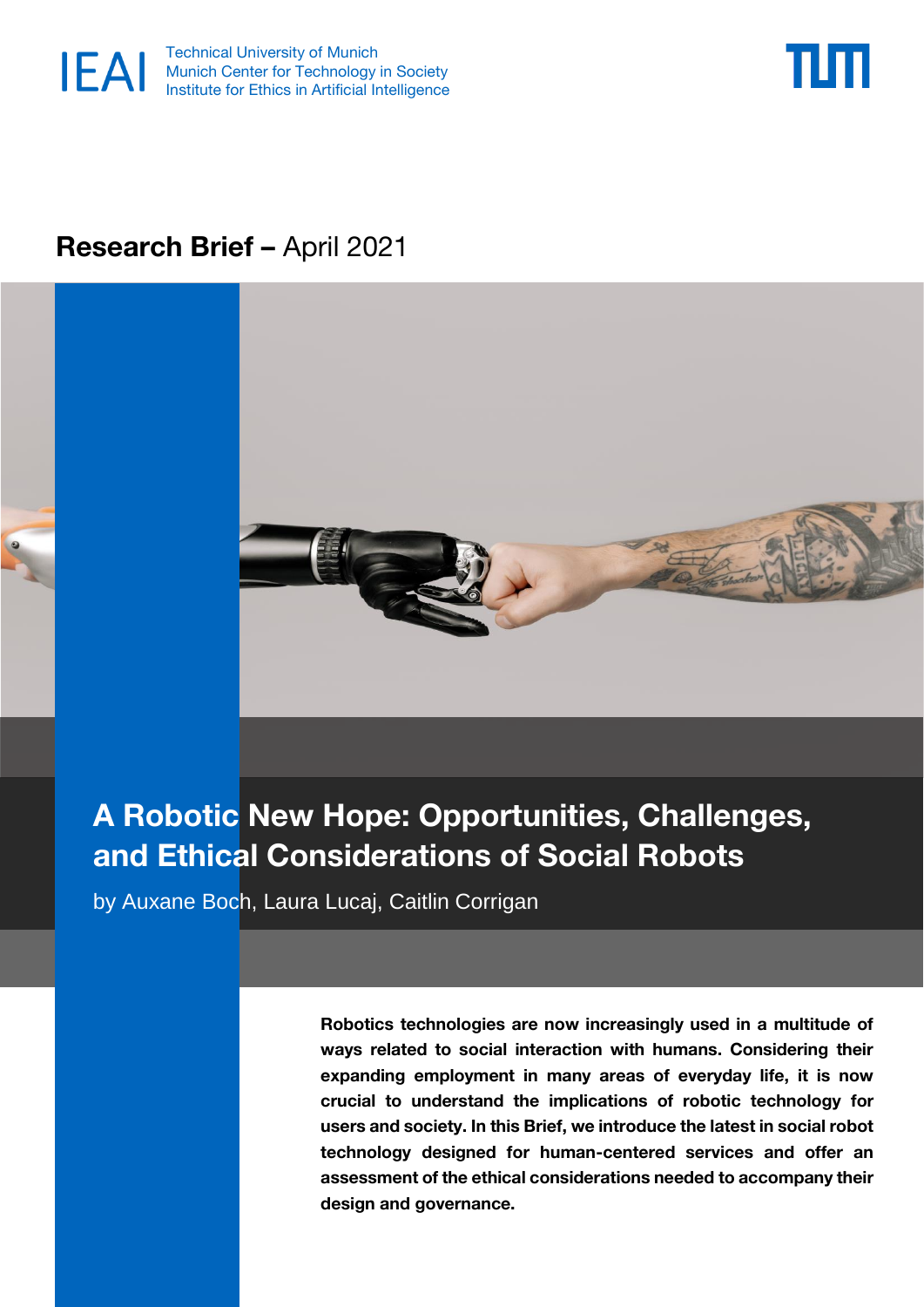**In 2020, 3.13 million social and entertainment robots were sold worldwide (Statista & Vailshery, 2021). Indeed, robots are no longer confined to the manufacturing world. Robotics technologies are now increasingly used in a multitude of ways related to social interaction with humans, from teaching children, to protecting family homes, distributing medications in hospitals or serving as personal companions (Stroessner, 2020). Considering their increasing employment in many areas of everyday life, it is now crucial to understand the implications of robotic technology for users and society. In this Brief, we introduce the latest in social robot technology designed for human services and offer an assessment of the ethical considerations that need to accompany their design and governance.**

To understand the implications of such technology on society and individual users, a clear definition is needed. Due to the variety and complexity of tasks and behaviors robots with social intentions have to perform, there is no consensus on how to define these types of machines. Nevertheless, some commonalities exist. In this brief, we will consider the definition of social robots presented by Fox and Gambino (2021) as human-made AI-powered technology, in a digital or physical form, presenting humanlike attributes to some degrees. More importantly, they are designed to communicate with people. Fong et al. (2003) more precisely focus on social robots' ability to perceive and express emotions through high-level dialogues and recognition of other agents, with the objective of establishing and maintaining social relationships. Hence, social robotics focuses on robots with social qualities used in the context of service to humans, and is an interdisciplinary research area investigating Human-Robots Interactions (HRI) from diverse angles, including computer science, psychology, engineering and sociology.

Social robots are AI-enabled tools (Bigman et al., 2019; Fox and Gambino, 2021), which are embedded with different technologies such as natural language processing (NLP) and face recognition algorithms (Thilmany, 2007). These different abilities present opportunities for humans, but also pose unprecedented risks. However, the exact nature of these risks still lacks depth and breadth of research. This Brief is an attempt to gather the latest findings on the ethical risks social robots represent and to analyze the ethical challenges related to specific form of technology in order to provide insights for developers and enable policymakers to improve social robot governance.

#### **What make social robots different?**

At the core of the characteristics social robots display is the commonality of interaction. The first feature allowing for such capabilities implemented in an AI-enabled system was conversation. The presentation of a pioneering conversational AI, ELIZA, opened the discussion about the illusion of reasoning skills displayed by programs (Weizenbaum, 1984). Indeed, users of ELIZA perceived the machine as understanding and being involved in their conversations, even though it was not (Searle, 1982). This tendency is called the Eliza Effect (Hofstadter, 1979). The Eliza Effect was the first step towards recognizing a natural and automatic human bias to project life-like

**.** 

qualities onto non-living objects, a bias called anthropomorphism (Epley,  $2018$ ).<sup>1</sup> This human tendency has the potential to create significant impacts when deploying social robots in society (Darling, 2016).

Emerging digital voice assistants, digital representation as avatars and physically embodied robots appear to be more alive, more human than their predecessors were. Their ability to show or execute movements can lead to the perception of intelligence and "mind in the machine", taking the Eliza Effect to a new level (MacInnis & Folkes, 2017). The ability to replicate physical behaviors, when combined with variable tones of voice and precise speech content, can be understood as a demonstration of emotions by

<https://ieai.mcts.tum.de/>IEAI Research Brief **2** <sup>1</sup> When facing animal-like social robots, Zoomorphism occurs, attributing animal qualities to an object (Henschel et al., 2021).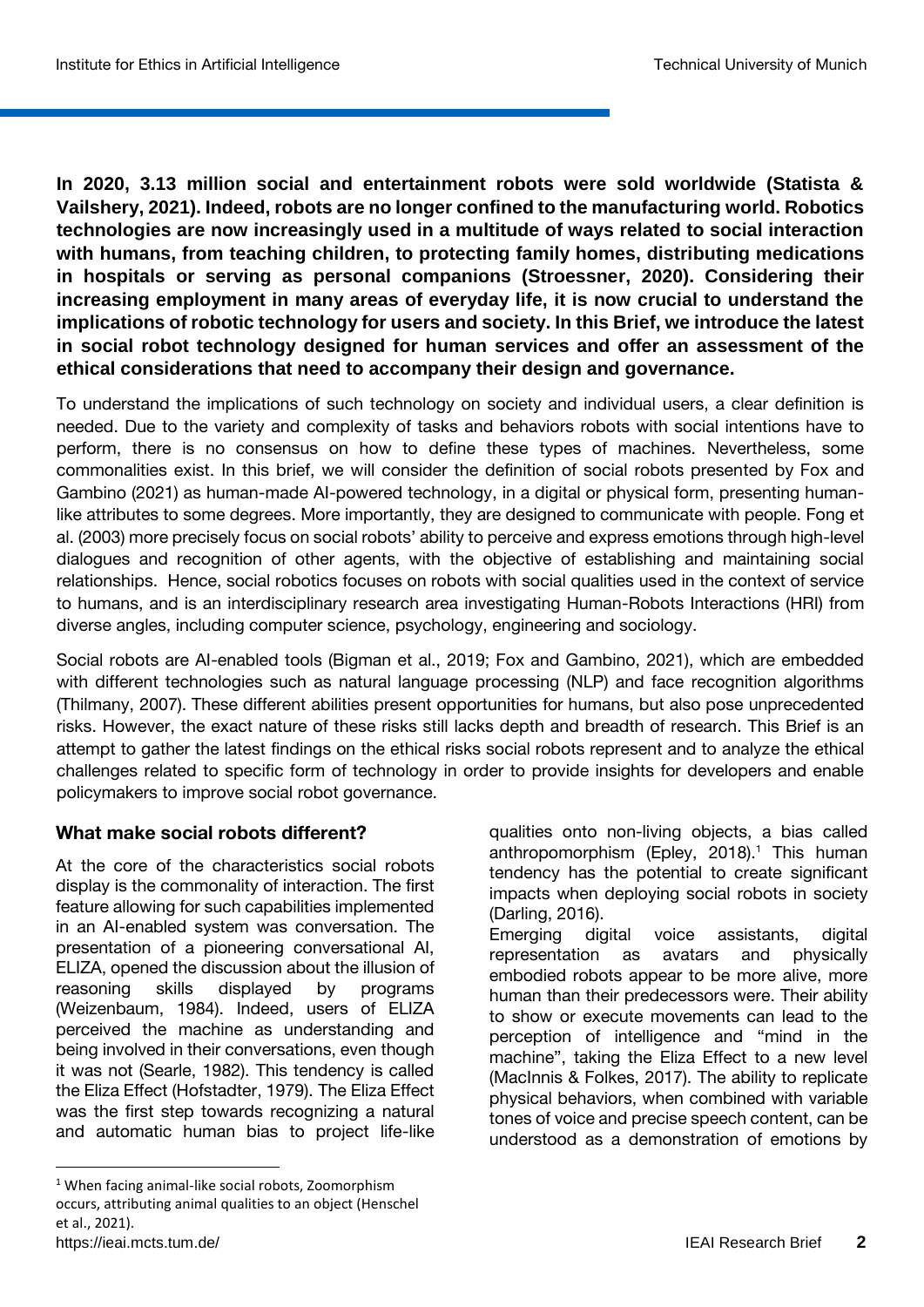users (Bates, 1994). Conversely, if the tangible or digital machine appears almost, but not quite, human, it can cause discomfort to the user.<sup>2</sup> Interestingly, this feeling can be reduced if the representation is imperfect or makes mistakes (Mirnig et al., 2017). These imperfections ease the user's negative impressions that come from a sense of threat from the machine (Duffy, 2003).

## **Social Robots – Categories and Benefits**

In this section, we provide an overview of four different main categories of social robots with increasing interactional intensity with humans, along with prominent examples of the contexts in which they are being commercially employed. This categorization enables us to analyze and discuss technological opportunities, as well as the potential risks emerging as human-robot interaction levels increase.

## *Service Robots*

Social robots are sometimes considered as a form of service robots with social intentions (Fosch-Villaronga, 2019). We, however, discuss service robots as social robots working in the service industry. For example, in 2016, Pinillos et al. (2016) studied the reaction to the implementation of the Sacarino Robot, employed as a bellboy in a hotel. Its main features were to provide information about the hotel and the city to the guests.

While such robots still need to be improved in order to be fully accepted by the public in service settings, they can provide consistent and low costs for organizations to interact with clients for minimalist tasks (Karar et al., 2019).



Sacarino Robot

 $\overline{a}$ <sup>2</sup> This effect has been called the Uncanny Valley (Wang et al., 2015).

## *Care Robots*

Care robots are defined by Vallor (2011) as machines created to assist or replace human caregivers when practicing care for vulnerable populations. One example includes the (NAO) Next Generation Robot, a little humanoid machine used to interact with children diagnosed with Autism Spectrum Disorders (Shamsuddin et al., 2012). A second practical example is Paro, a white seal stuffed animal robot, used in Japan in medical<br>care settings. Because of its lifelike care settings. Because of its lifelike responsiveness, dementia patients treat this robot it as if it was a real animal.

These care robots can have a positive impact on their overall well-being (Calo et al., 2011), significantly contributing to improving the life of vulnerable populations having trouble bridging the communication gap or bettering their living environment where typical animal support therapy is not possible (Darling, 2015).



NAO Robot

#### *Educational Robots*

Educational Robots are developed to improve people's learning experience (Angel-Fernandez & Vincze, 2018). One example includes the robot Pepper, who acts as a tutor in teaching waste sorting for recycling purposes in-home to children.

The use of social robots in education has shown to result in higher attention and engagement rates and, thus, learning gains for children (Castellani et al., 2021). This multiple level enhancement might be a consequence of the tendency children have to connect with such machines in comparable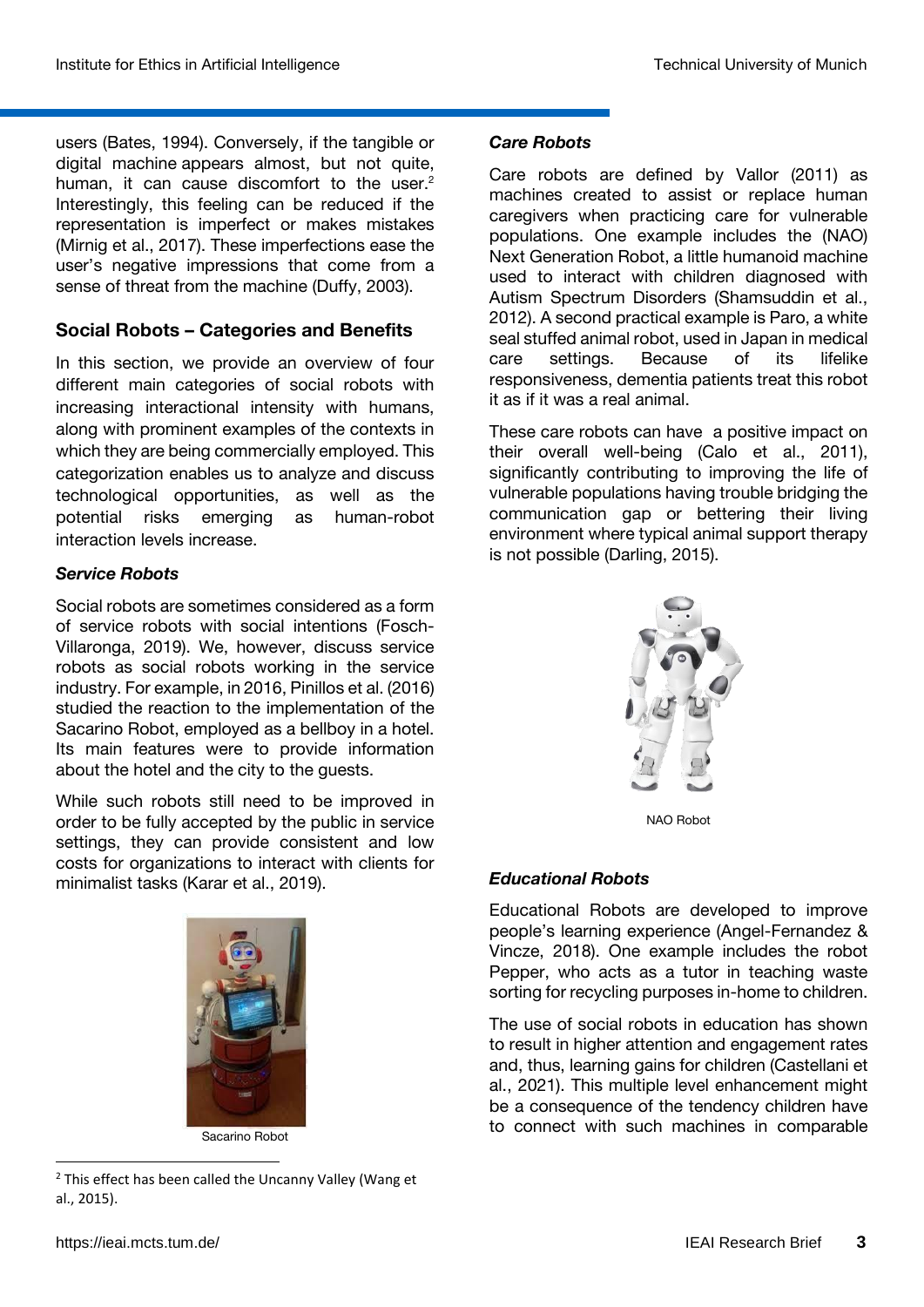ways to friend-like relationships (Vollmer et al., 2018).



Educational Robot Pepper

#### *Sex Robots*

Sex robots perform actions aimed at improving users' sexual satisfaction (Fosch-Villaronga & Poulsen, 2020). The sex robots available right now are not highly sophisticated. They mainly consist of silicon dolls with embedded AI-enabled systems to make them interactive on a new level, such as the RealDolls manufactured by Abyss Creations (Clark-Flory, 2020). Nonetheless, they cannot move on their own and, therefore, the technology is still far from developing fully functional androids (Kubes, 2019).



Lalia RDZ – RealDoll

Sex robots are still controversial and their impacts still unclear (Gutiu, 2016). Some argue that they have the potential to improve certain conditions, such as meeting the sexual needs of those with disabilities and the elderly. This could reduce loneliness and insecurity or even sexual crimes (Devlin, 2015; Fiske et al., 2019; Levy, 2009). However, they also could pose an extreme risk in terms of creating dependencies and obscuring human objectification (Richardson, 2016; de Graaf et al., 2016).

## **Considering Risks in the Use of Social Robots**

With new technologies come possible benefits for society and individuals, but also risks. Fosch-Villaronga et al. (2019) presents two main areas of concerns for the future of social robotics: the uncertainty and the responsibility. In other words, clarifications need to be made concerning the regulations surrounding social robots to define precise limits and accountability.

One main concern or risk related to social robots has to do with the **creation of dependencies** (de Graaf et al., 2016). A main features and goal of such technology is to build, develop and maintain relationships throughout time with people (Fong et al., 2003). Through the social and emotional cues they can express, either as physical behaviors or spoken communication, attachment might develop towards such machines (Darling, 2015; Corretjer et al., 2020). The more a robot is perceived as autonomous and emotional, the more the attachment grows (Turkle, 2010, Scheutz, 2011; Darling, 2016). Those feelings towards the automated entity might lead to the creation of a structured, real and evolvingrelationship similar to a unidirectional one, defined in other areas of science as para-social relationships (Schiappa et al., 2007; Perse & Rubin, 1989). Such relationships, experienced as genuine by the individuals, raise opportunities and possible risks to human users.

This relates to the important notion of emotional trust (Glickson & Woolley, 2020), which is irrational and grows through affection. This sense of trust may be impacted through the development of anthropomorphic and "emotional" robots and poses a risk when issues of responsibility arise (Fosch-Villaronga et al., 2019). This can be especially concerning with vulnerable or sensitive populations, such as in the case of care robots for dementia or autistic patients (Shamsuddin et al., 2012; Calo et al., 2011) or educational robots working with children (Angel-Fernandez & Vincze, 2018).

When used in everyday life or as a sexual companion, problems also originate in terms of **transparency and data privacy** (Fosch-Villaronga et al., 2019). People may not be aware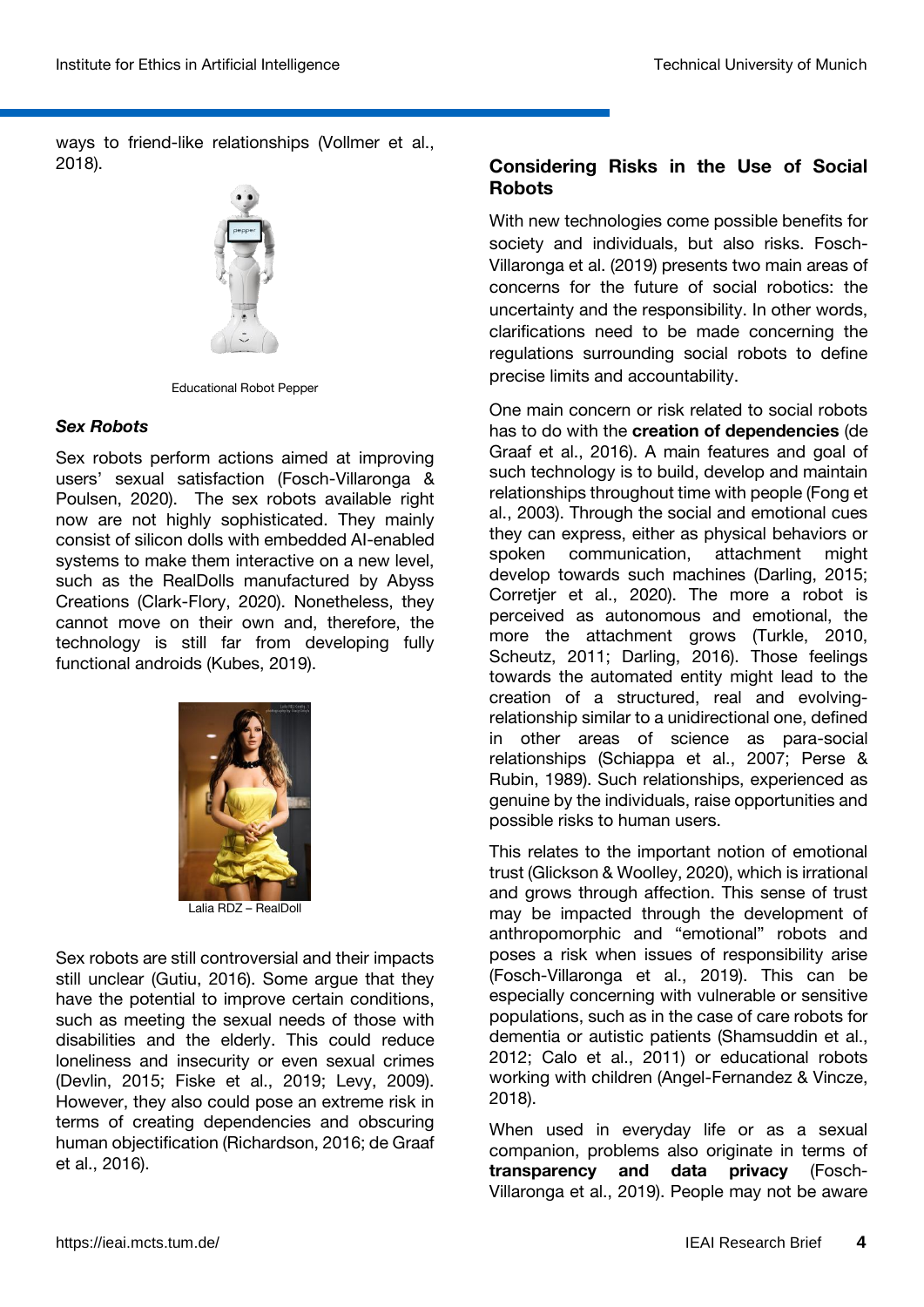of how much data the robot is recording, where such data is uploaded and how it will be processed. Ethical questions related to knowledge and deception must also be addressed (Arkin, 2018). For instance, do people realize this technology is not actually feeling anything for them? Do they realize the lack of reciprocity in the interaction?

*The gains in productivity and reductions in costs when employing social robots instead of humans might be one of the biggest threats*

A related matter is the possible **impact of humanrobots relationship on human-to-human relationships** (Darling, 2016; Fosch-Villaronga et al., 2019). This could include possible widespread dehumanization of human communication with each other, or reduction in empathy towards others. Thus, spillover impacts on social behaviors and skills is a concern.

Another prevalent ethical concern relates to the argument often seen surrounding technology and the future of work. The gains in productivity and reduction in costs when employing social robots instead of humans, might be one of the biggest threats (Stanford Encyclopedia of Philosophy, 2020). As seen with the case of service robots, a concern is the possible **replacement of humans**. Care or educational robots may also replace traditional tutors or caregivers (Fosch-Villaronga et al., 2019). While this does not necessarily imply the loss of job positions, transformations of such positions will be necessary. The question is: will the creation of new work positions and the elimination of others occur simultaneously, or will there be a time-gap creating unemployment that needs to be anticipated?

#### *Conceptualizing Social Robots Risks*

Different social robots present different types and levels of risk to users and society, depending on their tasks and autonomy. Concepts from AI risk assessment and governance may be useful in thinking about how to deal with these risks in terms of policies. Figure 1 displays the pyramid

and risk-adapted regulatory system for the use of AI-based machine translation systems (DKE, 2020). Like different AI-based technologies, social robots could be classified, and thus governed, on different levels depending on the likelihood and severity of risk.

For example, Sacarino the Bellboy Robot (Pinillos et al., 2016) may represent a low level of risk, as its actions are limited to simple defined tasks for non-critical purposes and minimal invasiveness. On the other end of the spectrum, mental support care robots for autistic children (Shamsuddin et al., 2012) may be classified as higher risk, as they deal with private medical information, a vulnerable population and may have long-lasting and significant impact through the individuals interaction with the robot. In this case, more assessment and governance of these type of tools may be needed.



Figure 1. The critical pyramid and a risk-adapted regulatory system for the use of AI-based machine translation systems (Gutachten der Datenethikkommission) as presented in the German Standardisation Roadmap on Artificial Intelligence (DKE, 2020).

#### **Ethical Considerations in Developing Social Robots**

We have highlighted some benefits and risks related to social robots, displaying the presence of trade-offs in terms of the impact of their use. Numerous questions have still not been answered, concerning the possible impact of implementing social robotics as an active part of society. Thus, the analysis of these trade-offs will be a continuing one.

However, we can begin to analyze the ethical implications of such technology regarding how, to what extent and in which context positive or negative impacts will develop. Floridi et al. (2018) ethical principles for a good AI society provide a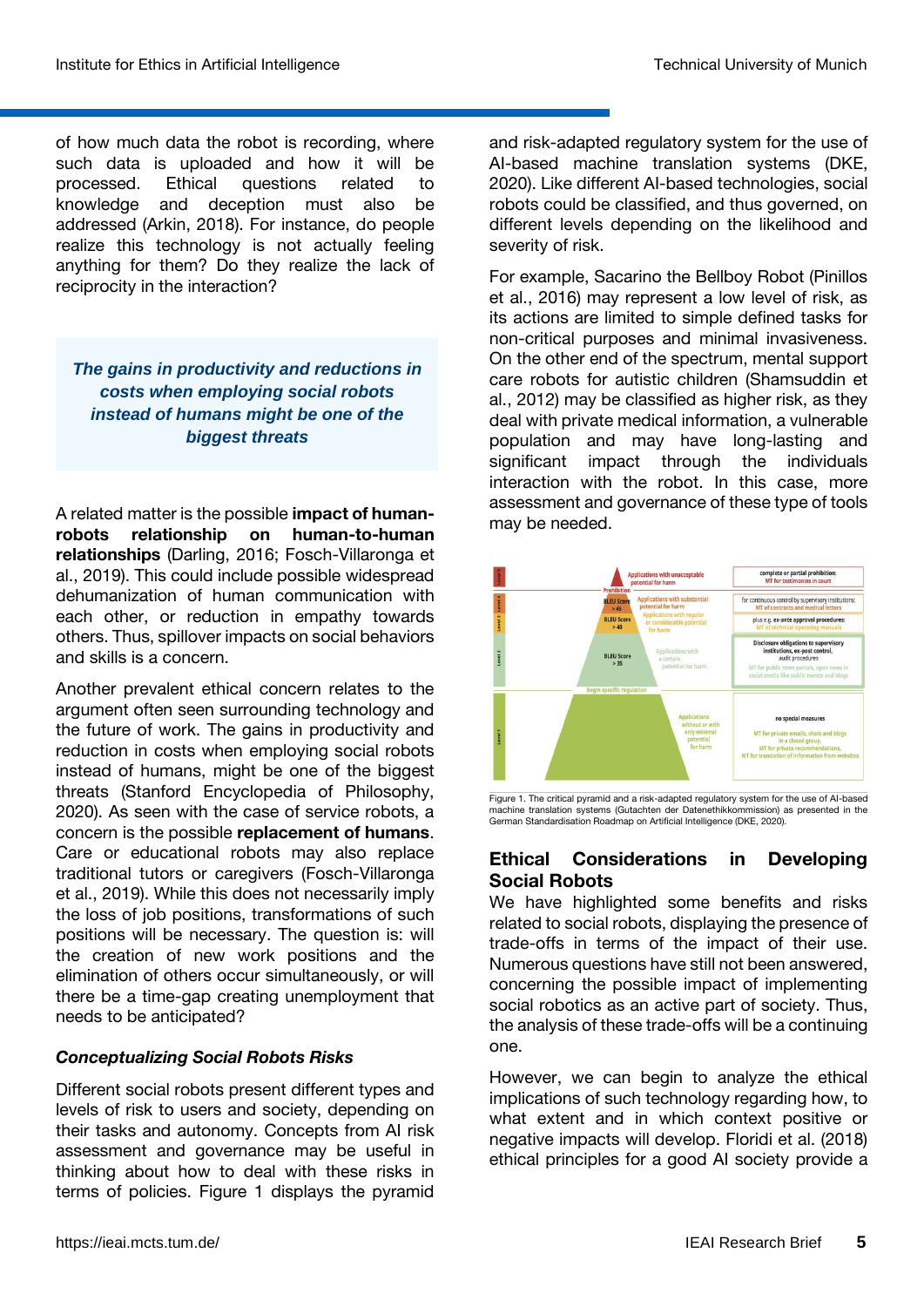useful starting point for this<sup>3</sup>. The decision to use this framework as the theoretical lens through which we analyze this complex technology is motivated by the belief that social robots amplify the issues that characterizes the field of AI ethics. This includes, above all, the level and form of interaction with humans in their everyday life. In applying this framework to the evaluation of social robotics, we are able to systematically outline considerations in a way that is consistent and comparable with other emerging complex and intelligence technologies.

**Beneficence** can be described as promoting wellbeing, preserving dignity and sustaining the planet. The creation of care robots such as Paro (Calo et al., 2011) and the NAO (Shamsuddin et al., 2012) to support vulnerable populations and help them have a better life, displays a small part of the benefit robots can bring to society. Pepper (Castellano et al., 2021), an example of an educational robot promoting behaviors for sustainability, serves to increase beneficence not only in access to education, but also in the message it delivers on how to take better care of the planet. Social robots have the ability to help reduce loneliness of aging populations (Booth, 2020), support nursing staff (Vallor, 2011) and improve efficiency in everyday life tasks (such as Amazon's Alexa (2021) and Apple's Siri (2021)). These potential benefits must be considered when debating the trade-offs of employing robots in specific contexts.

The principle of **Non-Maleficence** highlights the importance of mitigating risks in order to prevent harm to humans/society. Since social robots have the overarching goal to support and be of service to their users, avoiding physical or mental harm to people is imperative in fulfilling their use. As presented above, risks relating transparency and data privacy, the creation of dependency, the impact on human-to-human interaction and the possible replacement of humans in the work environment are all of concern in terms of producing overall harm to users.

Regarding data privacy issues, the importance of cybersecurity and data protection in relation to the use of these tools is key to ethical implementation.

While the EU's General Data Protection Regulation (GDPR; European Commission, 2018), for instance, offers a few layers of protection, this regulation has its limits. The novelty of the social machines is their capacity of sensing, processing and recording the entire environment surrounding them, as well as registering people's preferences and daily routines (Denning et al., 2009; Fosch-Villaronga et al., 2019). However, this requires thinking about new risks. Hence, there is a need to define how data will be collected and processed from social robots, to what extent this data should be stored or uploaded to the cloud, how to inform and get the users' enlightened consent to do so and how to prevent unauthorized external actors from accessing personal detailed information. Due to new technological features, allowing for robots to collect more data in their environment than before, the creation of particular regulations need to be considered. A possibility would be to extend the GDPR, considering the machine learning algorithmic qualities required in social robots, while looking out for the users' privacy (Stanford Encyclopedia of Philosophy, 2020).

*Due to new technological features, allowing for robots to collect more data in their environment than before, the creation of particular regulations need to be considered*

In terms of the harms to human-to-human interactions, we need to consider the impact on humans' empathic abilities. While empathy is an innate capacity, empathic responses do not automatically seem to occur (Decety, 2015). Indeed, these reactions seem to be skills partially acquired through both interpersonal and contextual experiences (Tousignant et al., 2016). Darling (2016) suggests that interactions with social robots could affect an individual's ability to develop general empathy due to the robot's lack of realist emotional answers, or the

 $\overline{a}$ 

<sup>&</sup>lt;sup>3</sup> These principles include beneficence, non-maleficence, autonomy, justice and explicability.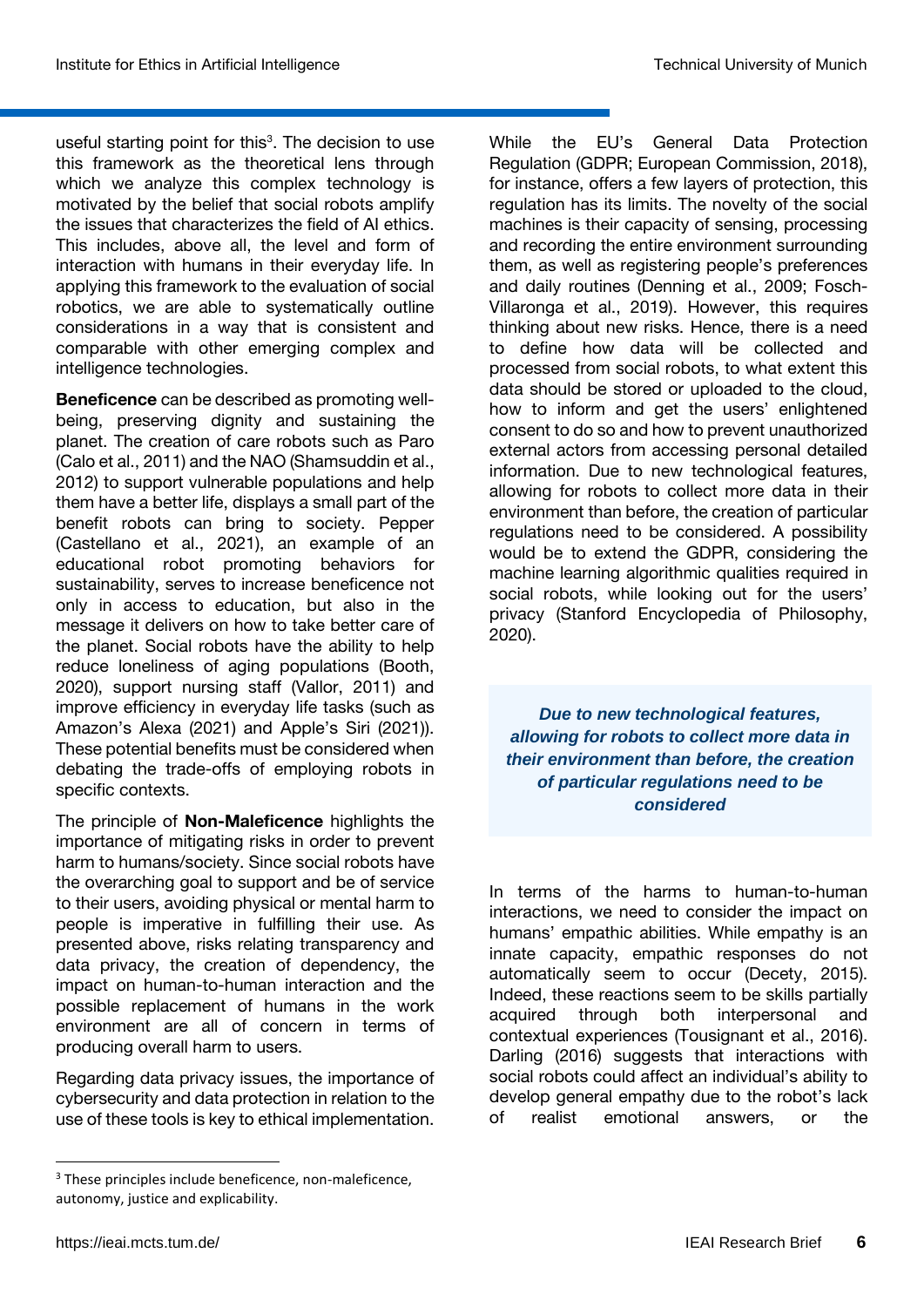dehumanization of relationships (Fosch-Villaronga et al., 2019).

This also raises the question of abusive behaviors towards robots themselves. Such behavior could lead to trauma in bystanders, as the same neural structures seem to be activated when confronted with violent behavior towards both robots and humans (Rosenthal-von der Pütten et al., 2013), and/or more general desensitization to these immoral behaviors (Darling, 2016). Darling (2016) proposes to regulate authorized behaviors towards robots in order to prevent such an outcome. However, more research is still needed on the exact nature and intensity of these impacts.

**Autonomy** indicates the individual's right to make decisions about their own life. When interacting with social robots, trade-offs may emerge concerning the willingness of delegating decisionmaking tasks to AI-systems and efficiency of use. A balance needs to be achieved to protect the intrinsic value of human choice and allow for comfortable human-robot collaborations. The user should always have the choice as of which decisions will be delegated to the AI-powered system and which one will not. Moreover, the human should always have the possibility of reversing, not implementing, stopping and starting all decisions made by the system.

## *There is a risk of regional disparities and inequities in terms of who benefits from social robots*

Another autonomy issue that might arise in the future is monetary costs of upgrading systems. As stated earlier, the trust and attachments humans might develop towards robots could make users, to a certain level, dependent on the technology or at the very least unwilling to separate from the robot (Darling, 2016). Those motivations could be misused by companies by, for instance, proposing mandatory and costly upgrades of the product in order for it to continue to work. This would narrow the choices of the users to keeping the robot and paying, or abandoning the relationship. These potential abuses should be regulated upstream.

Considerations related to autonomy also include positive possibilities related to the extremely repetitive tasks to be lifted from the usual workload of service employees to service robots. The same could be said for care robots aiming to support care staff in their sometimes-trivial tasks, allowing them to choose how to spend their time with their patients and giving them some autonomy back in their work. However, a balance needs to be found to maintain a sense of autonomy and equity in the workplace, while utilizing social robots in ways that do not make workers worse off.

The concept of **Justice** is about ensuring that the benefits of social robots entering society are shared equally and avoiding discrimination based on factors such as gender or ethnicity. One issue is related to equal access. Social robots are entering societies at different rates. According to Mordor Intelligence's study and predictions (2021), the fastest growing markets for social robots between 2021 and 2026 will be the USA, Oceania and East Asia, with Europe and the rest of North America having a medium growth rate. South America, the Middle East, and Africa are missing from this equation, all being predicted to have a low rate of growth in the sector. Therefore, there is a risk of regional disparities and inequities in terms of who benefits from social robots and who is left out of the discussions concerning the creation, design, and implementation of social robots. Such considerations are important regarding the divide between Global North and Global South, already characterizing the development of most AI-powered technologies in the market today (Arun, 2019). This runs the risk of entrenching existing inequalities in technology use and development on a global level, as the cost of designing and developing these tools might affect the unequal distribution of accessibility around the world. Therefore, developers and policymakers would do well to promote the involvement of actors from countries outside of the traditional technology powerhouse regions.

Depending on the AI technology embedded in social robots, other justice related issues may emerge. For instance, the use of face recognition algorithms which enables a higher interaction level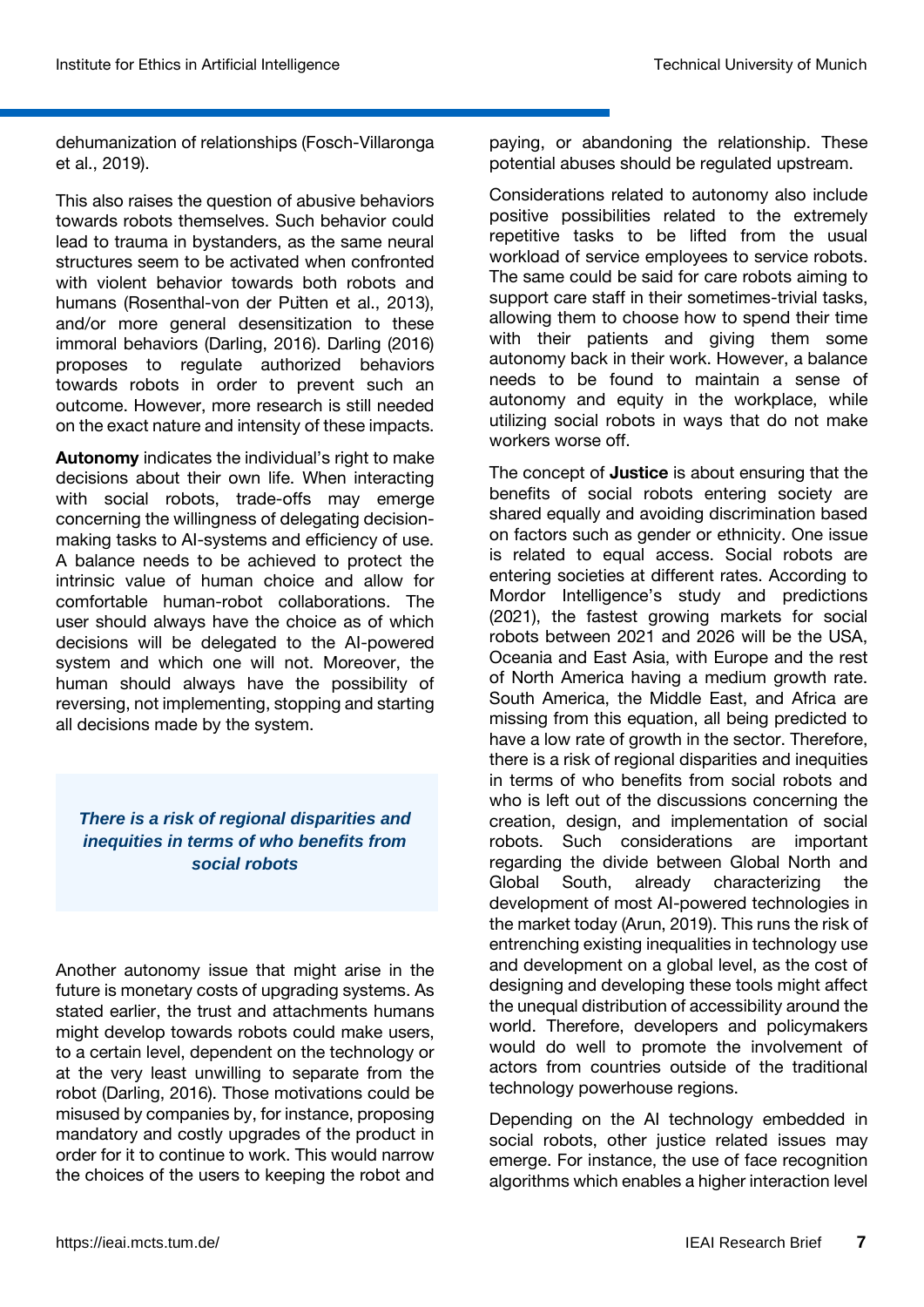between the machine and humans, has biasrelated concerns. Vulnerable minorities, already facing the structural bias present in society, are disproportionally affected by error rates in how these systems function (Boulamwini & Gebru, 2018). Thus, certain populations may not be able to equally access the benefits of social robots enabled with face recognition technology. Additionally, the development of sex robots is significantly impacting justice from a gender equality perspective, as the systems currently being developed have concerning features that might encourage the objectification of women (Richardson, 2016).

**Explicability** refers to the need to understand how systems are operating around us and on which levels they affect our everyday life. It is essential, for designers and developers of social robots to understand which ethical dimensions are implicitly embedded into these systems. Hence, users should be informed in a transparent way about the benefits and harms that might emerge from the interactions with social robots, as well as who is accountable when issues arise. Moreover, the consequences of a para-social relationship between users and robots are, at this time, quite unknown. This stresses the need for further empirical research and accountability mechanisms before the presence of social robots becomes widespread in the personal context of peoples' lives.

Increasing user knowledge about the limitations of social robots is also key to improving explicability. Some argue that true friendship can grow between humans and robots (Danaher, 2019), while others evoke the problem of deception involved in such a liaison (Nyholm & Frank, 2017). Indeed, robots do not (yet) have the possibility to feel. The misleading qualities of social robots might lead to a para-social relationship, which, as presented earlier, comes with positive and negative consequences. Loyalty and trust given to such a tool, based on false appearances, can lead the users to divulge more of their life and personal data than they would in a "normal" setting (Reig et al., 2021). Because of this, explainability about how social robots actually function and use data is needed in order for the users to understand the implications of such a relationship, and to be aware of the lack of genuine feelings the robots can develop.

#### **Final Thoughts**

While we have considered some of the risks that robots might pose in terms of human-machine interaction, robots also have received a sometimes-unwarranted bad reputation in pop culture and the media. Arguments about robots as a threat to society grow, among others, from the fear of humans being replaced by machines, and more extremely the belief that AI will overpower human intelligence. While risks exist and need to be identified, impeding the adoption of AIpowered technologies that have the potential to improve human life due to misinformation and misunderstandings also represents an ethical risk. Science-fiction contributes to unrealistic expectations of what robots are and will be in reallife contexts (Gibson, 2019). Overall, the state-ofthe-art robotic technology is being developed to enhance, rather than replace, human capabilities (Fox, 2018). Researching the implications of introducing novel machines in societies, and educating the people about empirically founded knowledge on the topic, are the obvious steps in reducing unfounded bias.

In this Brief, we displayed ethical concerns and opportunities that might emerge in the field of humans-robots interactions through a defined framework. But trade-offs between different forms of social robot use certainly exist. Below we describe just a few examples.

For one, social robots currently available on the market are mainly being trained to target the needs of the individuals interacting with them, achieved through the processing of data on the individual's preferences that are being collected. However, without clearly defining the extent to which these systems should collect, elaborate and store personal data, the trade-offs between improving efficacy and a lack of data privacy will not be solved.

When it comes to elderly care, trade-offs might emerge as the efficacy or beneficence of these systems prove to be contributing to people's wellbeing by increasing the autonomy of the machines (and decreasing the autonomy of users). A more autonomous social robot has to be balanced with the user's conflicting rights (Vanderelst & Willems, 2019). As cultural environments change, the extent to which people feel comfortable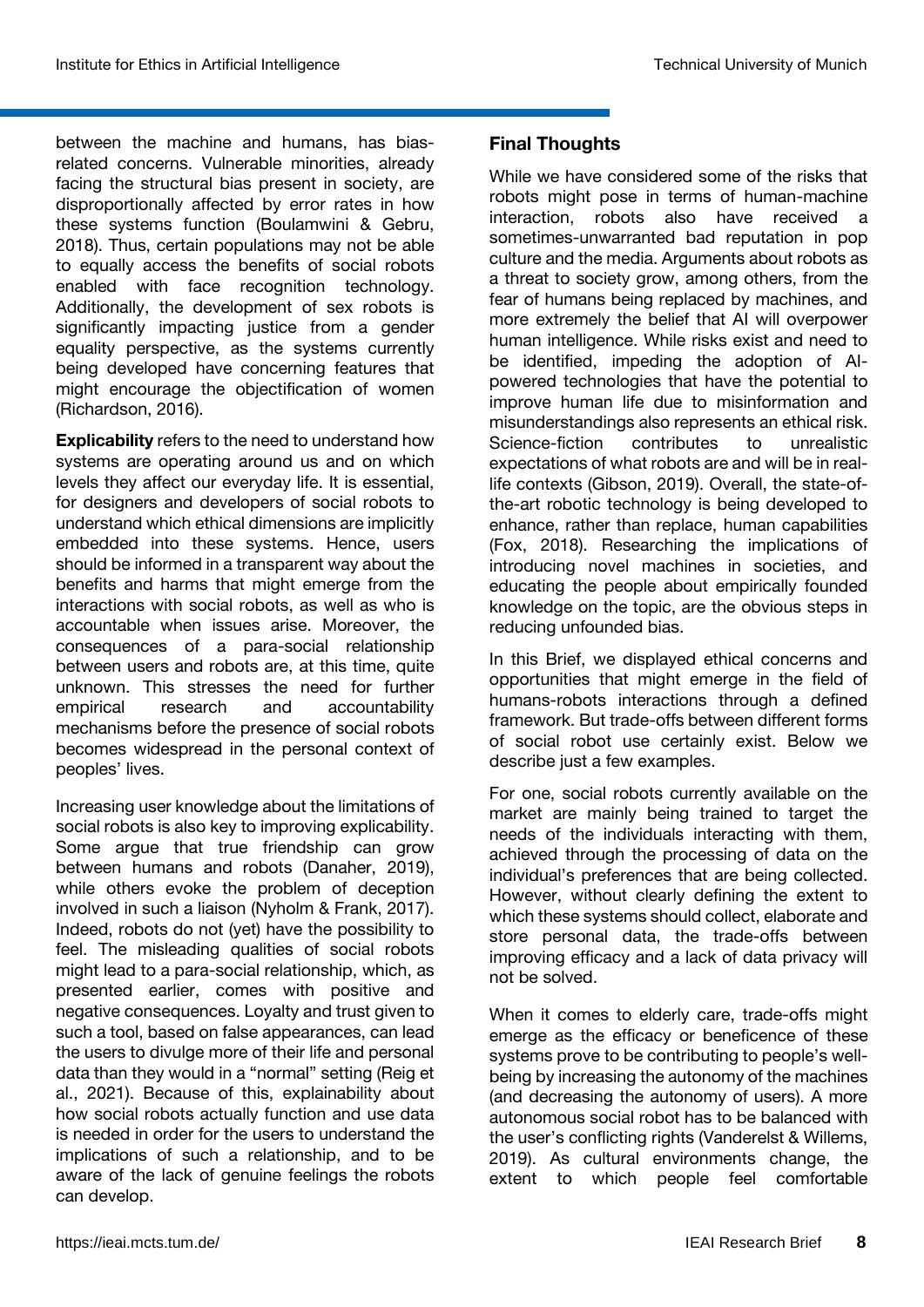delegating certain tasks to robots might also vary. Hence, different societal contexts might need a different set of values embedded into their robotic systems.

Another trade-off may be particularly clear in the contexts of robots' interaction with children, as this precise population seems to form specific attachments towards machines that may disproportionally affect them (Di Dio et al., 2020). On the one hand, anthropomorphic design can promote beneficence, as said design can significantly encourage children to engage more in educational topics. On the other hand, human-like designs might lead children to treat living things in the same way they treat a robot, which is problematic in the contexts of undesirable behaviors, as it could lead to the translation of harmful behavior in real-life interactive contexts (Darling, 2015) (violating the principle of nonmaleficence). A solution for such potential unintended consequences would be the regulation of interactions depending on the publics' age, similarly to what is done in the digital game industry (Parisod et al., 2014).

Regarding sex robots, the trade-offs are still largely unknown, due to the lack of evidencebased research. The benefits of this technology in helping the treatment of sexual disorders may not balance the risk of desensitizing people and promoting unwanted spillover effects to human interaction or objectification. Without validation, achieved through randomized control trials, applying sex robots in therapeutic context might lead to worsening issues such as sexual violence (Fiske et al., 2019).

AI-powered robotic systems with social intentions are being designed to contribute to the well-being of people. However, such systems amplify some of the most complex issues characterizing the research field of AI ethics (Fong et al., 2003). This raises questions concerning the extent to which it is safe for humans to interact with social robots, and when the potential risks might outweigh the benefits. So far, the unrealistic expectation regarding the evolution of robotic technology, and the fear to be replaced by such systems, is overshadowing more pressing issues. These include the (1) contexts and the extent in which these tools serve the well-being of humans (around the globe), (2) the responsible parties

regarding the mitigation of the risks that might emerge from human-robot interaction, (3) the appropriateness of tasks that are to be delegated to robots, among others.

In order to organize a steady governance framework for the development and dissemination of social robots, the first step would be to define precisely what social robots are and to identify the limits of their allowed utilization. This should also be done while incorporating dimensions such as culture and diverse social habits. A few options have been proposed. In Japan, the TOKKU approach builds on evidence-based policy making where research laboratories and policy makers work together to develop regulations based on empirical data (Weng et al., 2015). A second step would be to design rules of development and implementation that are sector specific, as identical rules may not apply to healthcare robots vs. educational robots vs. military robots (Fosch-Villaronga et al., 2019).

*Anthropomorphic designs might lead children to treat living things in the same way they treat a robot, which is problematic* 

Considering the increasing presence of social robots in our everyday life, the analysis of the ethical consequences emerging from the interaction of humans with these machines is timely and relevant (Bartneck et al., 2019). Our investigation of these critical questions through an AI ethics framework enables us to understand the steps that need to be taken in order to capitalize on the opportunities provided by these machines in certain social contexts, whilst mitigating the unintended consequences that might emerge in other contexts. Nonetheless, further interdisciplinary, longitudinal and evidence-based research in the Human-Robot Interaction field are essential to address the complexity of the issues at hand and the potential opportunities emerging from the introduction of robots in societies.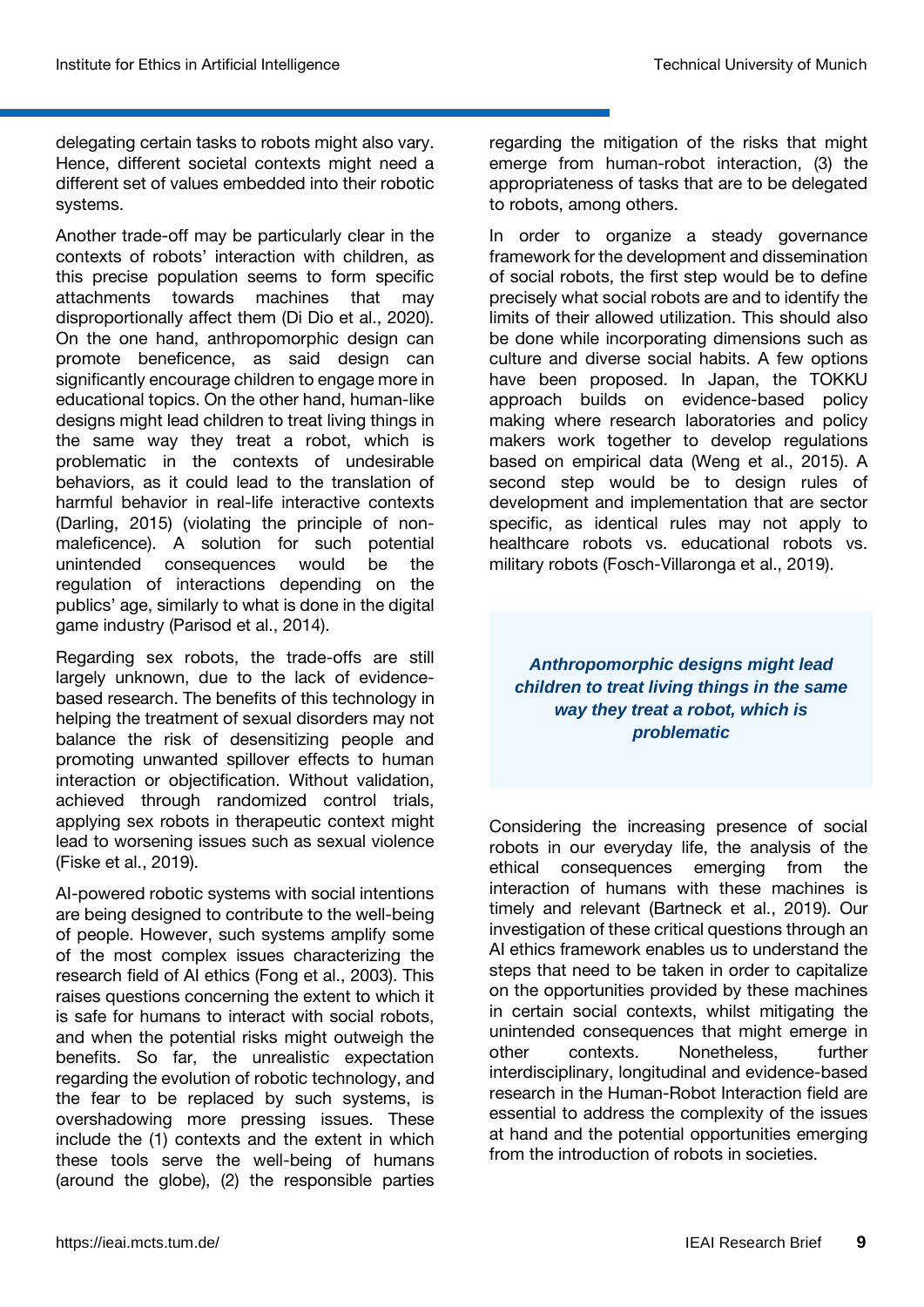#### **References**

- Amazon. (2021). *Amazon Alexa* [Computer software]. https://developer.amazon.com/de-DE/alexa
- Angel-Fernandez, J. M., & Vincze, M. (2018). Towards a definition of educational robotics. In *Austrian Robotics Workshop 2018* (Vol. 37).
- Apple. (2021). *Siri* [Computer software]. <https://www.apple.com/siri/>
- Arkin, R. C. (2018, October 9). *Ethics of Robotic Deception*. IEEE Technology and Society. [https://technologyandsociety.org/ethics-of](https://technologyandsociety.org/ethics-of-robotic-deception/)[robotic-deception/](https://technologyandsociety.org/ethics-of-robotic-deception/)
- Arun, C. (2019). AI and the Global South: Designing for Other Worlds.
- Bartneck, C, Lütge, C., Wagner, A., Welsh (2019), S. *An Introduction to Ethics in Robotics and AI*
- Bates, J. (1994). The role of emotion in believable agents. *Communications of the ACM*, *37*(7), 122-125.
- Bigman, Y. E., Waytz, A., Alterovitz, R., & Gray, K. (2019). Holding robots responsible: The elements of machine morality. *Trends in cognitive sciences*, *23*(5), 365-368.
- Booth, R. (2020, September 8). *Robots to be used in UK care homes to help reduce loneliness*. The Guardian. https://www.theguardian.com/society/2020/sep/0 7/robots-used-uk-care-homes-help-reduceloneliness
- Buolamwini, J., & Gebru, T. (2018, January). Gender shades: Intersectional accuracy disparities in commercial gender classification. In *Conference on fairness, accountability and transparency*. 77- 91. PMLR.
- Bruno, B., Chong, N. Y., Kamide, H., Kanoria, S., Lee, J., Lim, Y., & Sgorbissa, A. (2017, June). The CARESSES EU-Japan project: making assistive robots culturally competent. In Italian Forum of Ambient Assisted Living (p. 151-169). Springer, Cham.
- Buolamwini, J., & Gebru, T. (2018, January). Gender shades: Intersectional accuracy disparities in commercial gender classification. In Conference on fairness, accountability and transparency. 77- 91. PMLR.
- Calo, C. J., Hunt-Bull, N., Lewis, L., & Metzler, T. (2011, August). Ethical implications of using the paro robot, with a focus on dementia patient care. In Workshops at the Twenty-Fifth AAAI Conference on Artificial Intelligence.

Castellano, G., De Carolis, B., D'Errico, F., Macchiarulo, N., & Rossano, V. (2021).

PeppeRecycle: Improving Children's Attitude Toward Recycling by Playing with a Social Robot. *International Journal of Social Robotics*, *13*(1), 97-111.

Clark-Flory, t. (2020). What I leaned about male desire in a sex doll factory. *The Guardian.* Retrieved online from: https://www.theguardian.com/lifeandstyle/2020/

oct/19/what-i-learned-about-male-desire-in-asex-doll-factory

- Collins, K., & Dockwray, R. (2018). Tamaglitchi: A Pilot Study of Anthropomorphism and Non-Verbal Sound. In *Proceedings of the Audio Mostly 2018 on Sound in Immersion and Emotion*, 1-6.
- Danaher, J. (2019) "The Philosophical Case for Robot Friendship", *Journal of Posthuman Studies*, 3(1): 5–24. doi:10.5325/jpoststud.3.1.0005
- Darling, K. (2015). 'Who's Johnny?' Anthropomorphic Framing in Human-Robot Interaction, Integration, and Policy. *ROBOT ETHICS*, (Vol. 2).
- Darling, K. (2016). Extending legal protection to social robots: The effects of anthropomorphism, empathy, and violent behavior towards robotic objects. In *Robot law*. Edward Elgar Publishing
- Decety, J. (2015). The neural pathways, development and functions of empathy. *Current Opinion in Behavioral Sciences*, *3*, 1-6.
- Denning, T., Matuszek, C., Koscher, K., Smith, J. R., & Kohno, T. (2009, September). A spotlight on security and privacy risks with future household robots: attacks and lessons. In *Proceedings of the 11th international conference on Ubiquitous computing*, 105-114.
- Devlin, K. (2015). In defence of sex machines: why trying to ban sex robots is wrong. *The*
- *conversation*.Di Dio, C., Manzi, F., Peretti, G., Cangelosi, A., Harris, P. L., Massaro, D., & Marchetti, A. (2020). Shall I trust you? From child–robot interaction to trusting relationships. *Frontiers in psychology*, *11*, 469.
- Duffy, B. R. (2003). Anthropomorphism and the social robot. *Robotics and autonomous systems*, *42*(3- 4), 177-190.
- European Commission (2018, May). *General Data Protection Regulation*.<https://gdpr-info.eu/>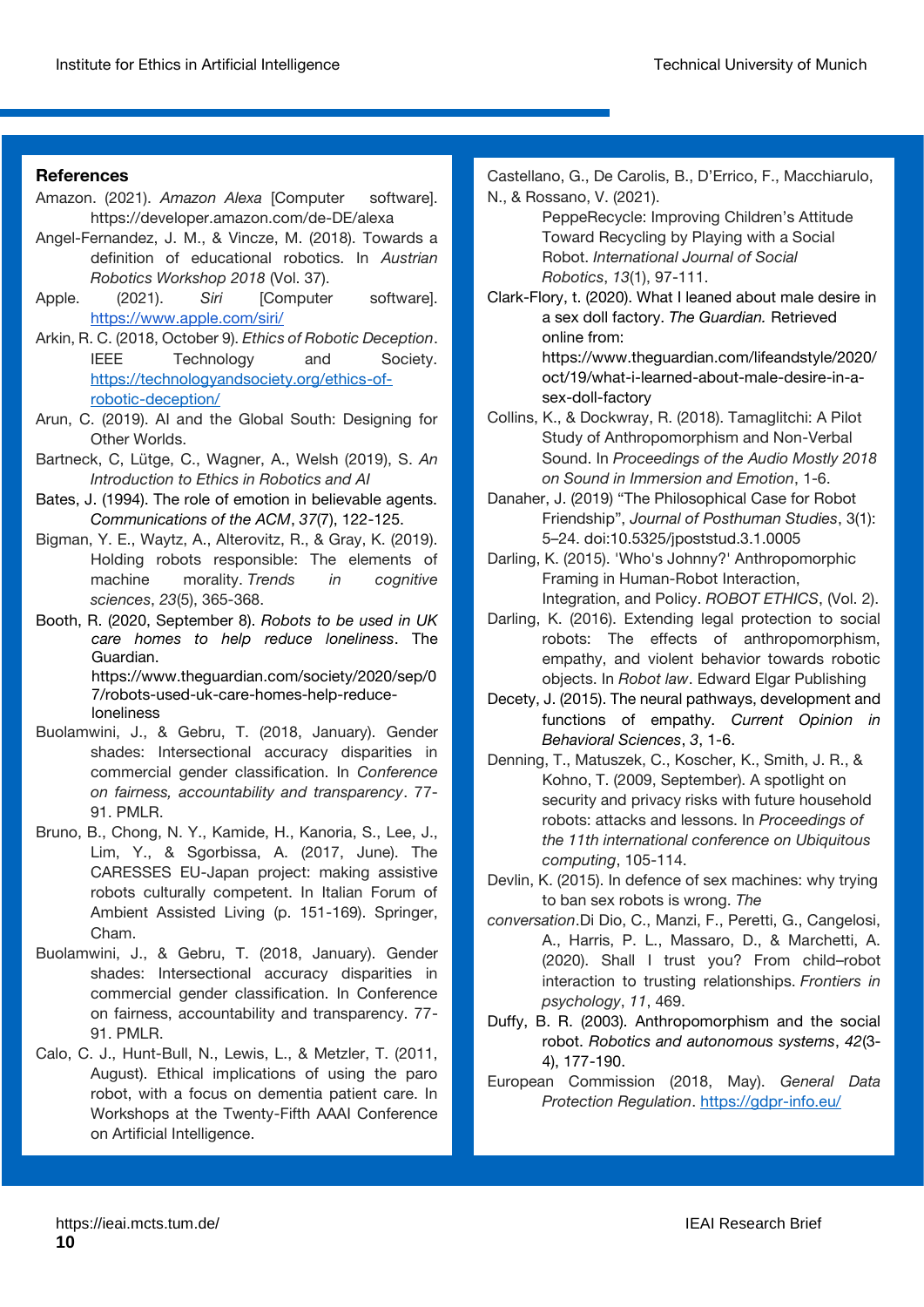- Epley, N. (2018). A mind like mine: the exceptionally ordinary underpinnings of anthropomorphism. *Journal of the Association for Consumer Research*, *3*(4), 591-598.
- Fiske, A., Henningsen, P., & Buyx, A. (2019). Your robot therapist will see you now: ethical implications of embodied artificial intelligence in psychiatry, psychology, and psychotherapy. *Journal of medical Internet research*, 21(5), e13216.
- Fong, T., Nourbakhsh, I., & Dautenhahn, K. (2003). A survey of socially interactive robots. *Robotics and autonomous systems*, *42*(3-4), 143-166.
- Floridi, L., Cowls, J., Beltrametti, M., Chatila, R., Chazerand, P., Dignum, V., ... & Vayena, E. (2018). AI4People—an ethical framework for a good AI society: opportunities, risks, principles, and recommendations. *Minds and Machines*, *28*(4), 689-707.
- Fosch-Villaronga, E., & Poulsen, A. (2020). Sex care robots: exploring the potential use of sexual robot technologies for disabled and elder care. *Paladyn, Journal of Behavioral Robotics*, *11*(1), 1- 18.
- Fosch-Villaronga, E., Lutz, C., & Tamò-Larrieux, A. (2019). Gathering expert opinions for social robots' ethical, legal, and societal concerns: Findings from four international workshops. *International Journal of Social Robotics*, 1-18.
- Fox, S. (2018). Cyborgs, robots and society: Implications for the future of society from human enhancement with in-the-body technologies. *Technologies*, *6*(2), 50.
- Fox, J., & Gambino, A. (2021). Relationship Development with Humanoid Social Robots: Applying Interpersonal Theories to Human/Robot Interaction. *Cyberpsychology, Behavior, and Social Networking*.
- Gambino, A., Fox, J., & Ratan, R. A. (2020). Building a stronger CASA: extending the computers are social actors paradigm. *Human-Machine Communication*, *1*(1), 5. IEEE.
- Gibson, R. (2019). *Desire in the age of robots and AI: An investigation in science fiction and fact*. Springer **Nature**
- Glikson, E., & Woolley, A. W. (2020). Human trust in artificial intelligence: Review of empirical research. *Academy of Management Annals, 14*(2), 627-660.
- de Graaf, M. M., Allouch, S. B., & van Dijk, J. A. (2016). Long-term evaluation of a social robot in real homes. *Interaction studies, 17*(3), 462-491.
- Gutiu, S. M. (2016). The roboticization of consent. *In Robot law*. Edward Elgar Publishing.
- Hajdú, J. (2020). Dignity of elderly persons and digitalised social care. *The Right to Human Dignity*, 569.
- Henschel, A., Laban, G., & Cross, E. S. (2021). What Makes a Robot Social? A Review of Social Robots from Science Fiction to a Home or Hospital Near You. *Current Robotics Reports*, 1- 11.
- Hofstadter, D. R. (1979). Gödel, Escher, Bach: an eternal golden braid (Vol. 20). New York: Basic books.
- Ishiguro, N. (2017). Care robots in Japanese elderly care. Cultural values in focus. In Christensen K, Pilling D, editors. *The Routledge Handbook of Social Care Work around the World: Routledge*, 256- 269.
- Kant, I. (2001). Lectures on ethics (Vol. 2). *Cambridge University Press.*
- Karar, A. S., Said, S., & Beyrouthy, T. (2019, April). Pepper Humanoid Robot as a Service Robot: a Customer Approach. In 2019 *3rd International Conference on Bio-engineering for Smart Technologies* (BioSMART), 1-4. IEEE.
- Kubes, T. (2019). New Materialist Perspectives on Sex Robots. A Feminist Dystopia/Utopia?. *Social Sciences, 8*(8), 224.
- Levy, D. (2009). *Love and sex with robots: The evolution of human-robot relationships.* New York.
- MacInnis, D. J., & Folkes, V. S. (2017). Humanizing brands: When brands seem to be like me, part of me, and in a relationship with me. *Journal of Consumer Psychology*, 27(3), 355-374.
- Mirnig, N., Stollnberger, G., Miksch, M., Stadler, S., Giuliani, M., & Tscheligi, M. (2017). To err is robot: How humans assess and act toward an erroneous social robot. *Frontiers in Robotics and AI*, 4, 21.
- Mordor Intelligence. (2021). *Social Robots Market - Growth, Trends, Covid-19 Impact, and Forecasts* (2021-2026). https://www.mordorintelligence.com/industryreports/social-robots-market
- Nyholm, Sven, and Lily Frank, 2017, "From Sex Robots to Love Robots: Is Mutual Love with a Robot Possible?"*, in Danaher and McArthur* 2017: 219– 243.